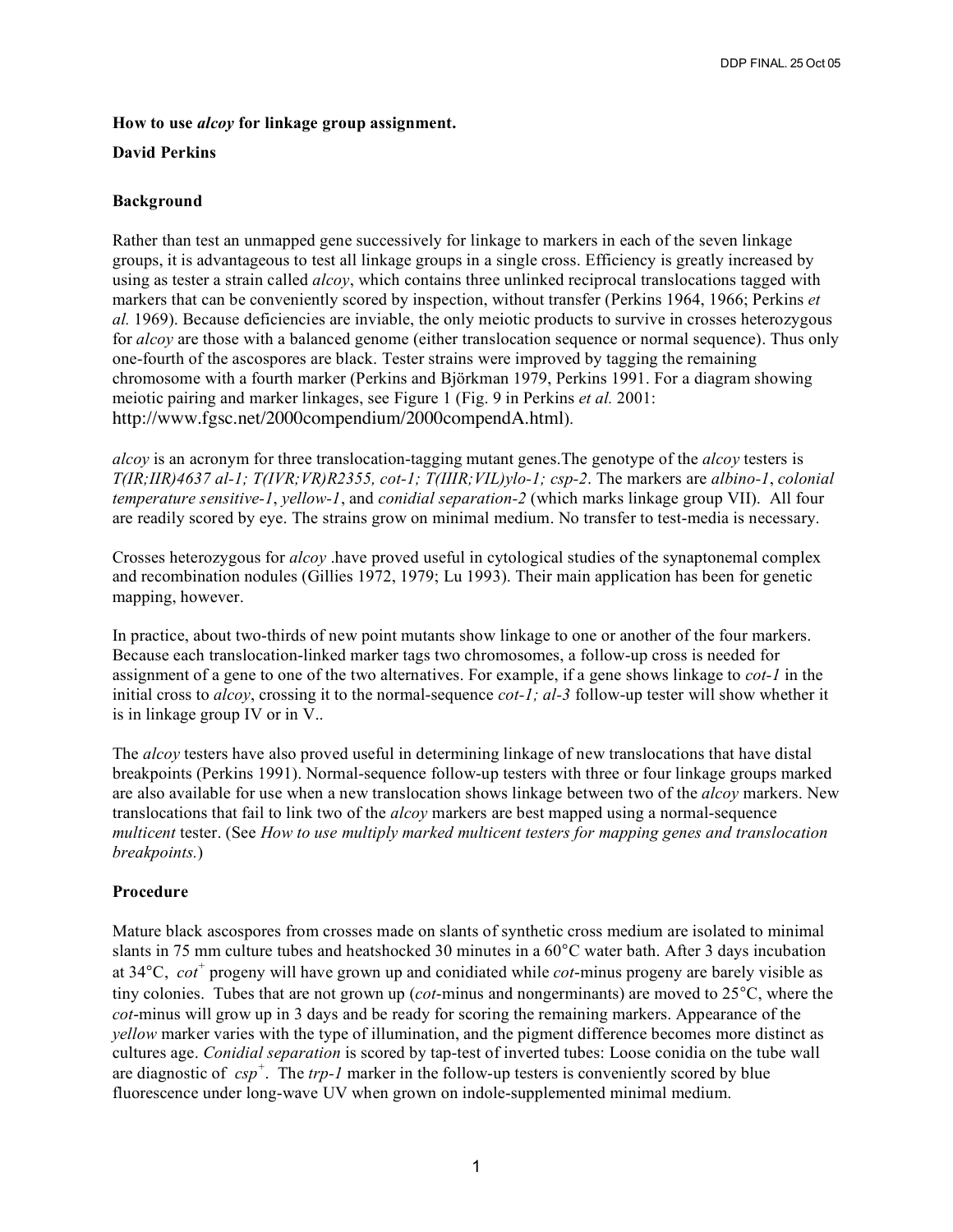Genotypes, FGSC Numbers, and linkage groups of *alcoy; csp-2* and of the follow-up testers are listed in Table 1.

Figure 2 is a convenient record-sheet for tabulating numbers when scoring progeny from a cross with *alcoy; csp-2.*

### **References**

Gillies, C.B. 1972. Reconstruction of the *Neurospora crassa* pachytene karyotype from serial sections of synaptonemal complexes. Chromosoma 36: 119-130.

Gillies, C. B. 1979. Relationship between synaptinemal complexes, recombination nodules and crossing over in *Neurospora crassa* bivalents and translocation quadrivalents. Genetics 91: 1-17.

Lu, B. C. 1993. Spreading the synaptonemal complex of *Neurospora crassa*. Chromosoma 102: 464- 472.

Perkins, D. D. 1964. Multiple interchange stocks for linkage detection. Neurospora Newslett. 6: 22.

Perkins, D. D. 1966. Experience using *alcoy* multiple translocation tester strains to assign genes and chromosome rearrangements to linkage groups. Neurospora Newslett. 9: 11-12.

Perkins, D. D. 1991. Neurospora *alcoy* linkage tester stocks with group VII marked, and their use for mapping translocations. Fungal Genet. Newslett. 38: 83.

Perkins, D. D., and M. Björkman. 1979. Additional special purpose stocks. Neurospora Newslett. 26: 9- 10.

Perkins, D. D., D. Newmeyer, C. W. Taylor, and D. C. Bennett . 1969. New markers and map sequences in *Neurospora crassa*, with a description of mapping by duplication coverage, and of multiple translocation stocks for testing linkage. Genetica. 40: 247-278.

Perkins, D. D., A. Radford, and M. S. Sachs. 2001. *The Neurospora Compendium: Chromosomal Loci.* Academic Press., San Diego.

DDP

| <u>Genotype</u>              | <b>FGSC Numbers</b> | <b>Linkage Groups</b>            |
|------------------------------|---------------------|----------------------------------|
|                              |                     |                                  |
| alcoy; $csp-2$               | 3661 (A) $3434$ (a) | T(I;II); T(IV;V); T(III;VI); VII |
| $al-1$ ; arg-5               | 1205 (A) $1206$ (a) | I; II                            |
| $al-l$ ; pe                  | 1203 (A) $1204$ (a) | I; $\text{II}$                   |
| $trp-1$ ; $ylo-1$            | 6808 (A) 1208 (a)   | III; VI                          |
| $cot-1$ ; al-3               | 3612(A) 3613(a)     | IV; V                            |
| $cot-1;$ inl                 | 1243 (A) 1244 (a)   | IV; V                            |
| al-1; $arg-5$ ; $csp-2$      | 6664 (A) 6665 (a)   | I; II; VII                       |
| $cot-1$ ; al-3; $csp-2$      | 6666 (A) 6667 (a)   | IV; V; VII                       |
| $trp-1$ ; $ylo-1$ ; $csp-2$  | 6680(A) 6681(a)     | III; VI; VII                     |
| $al-1$ ; arg-5; cot-1; inl   | 1886(a)<br>1885(A)  | I; II; IV; V                     |
| $al-1$ ; arg-5; trp-1; ylo-1 | 2124(A)<br>1888(a)  | <b>I: II: III: VI</b>            |

Table 1. Constitution of *alcoy; csp-2* and follow-up testers.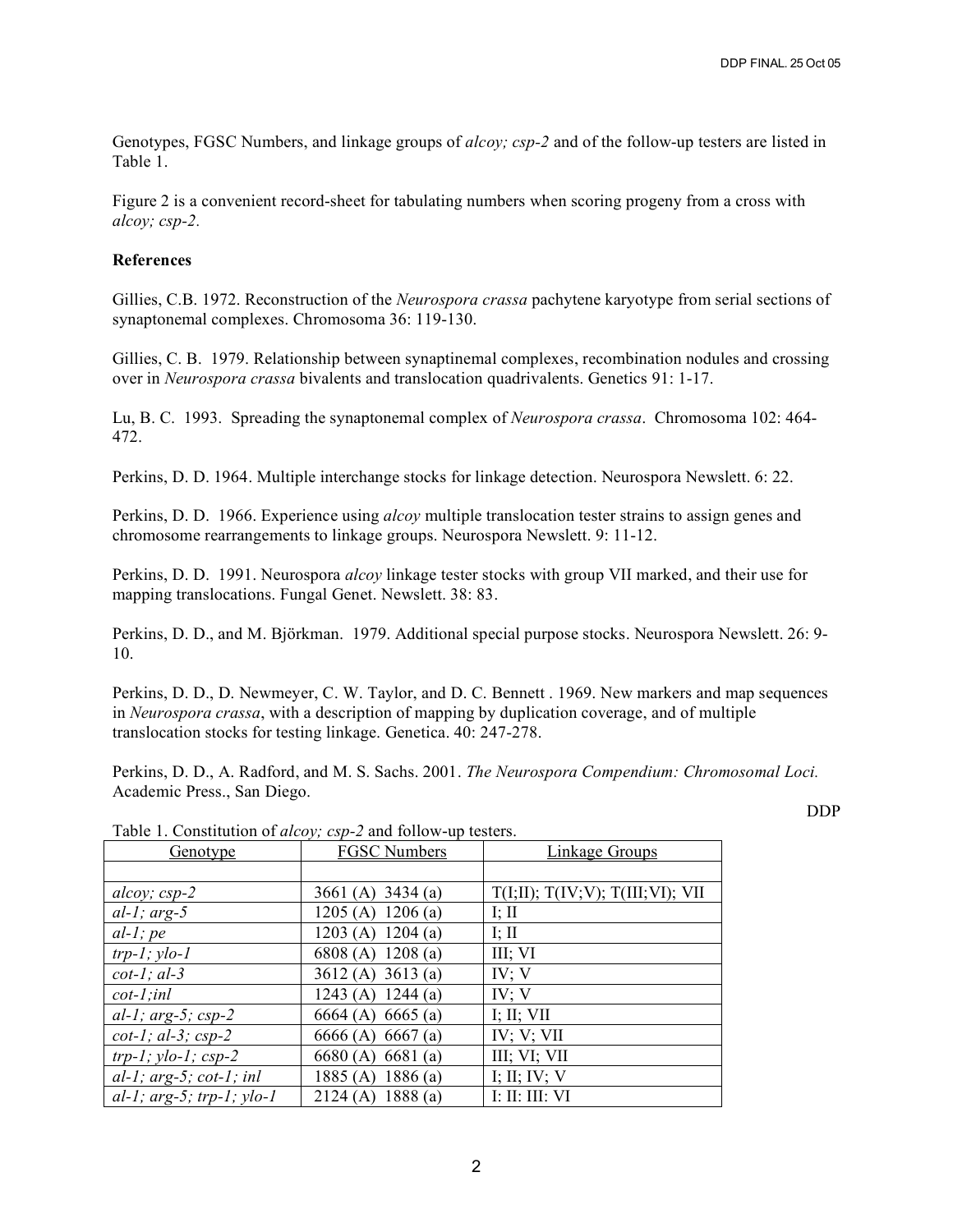| $\vert$ trp-1; cot-1; inl; ylo-1  | 1987 (A) 1988 (a)   | III: IV: V: VI |
|-----------------------------------|---------------------|----------------|
| $\vert$ trp-1; cot-1; al-3; ylo-1 | 4321 (A) $4322$ (a) | III: IV: V: VI |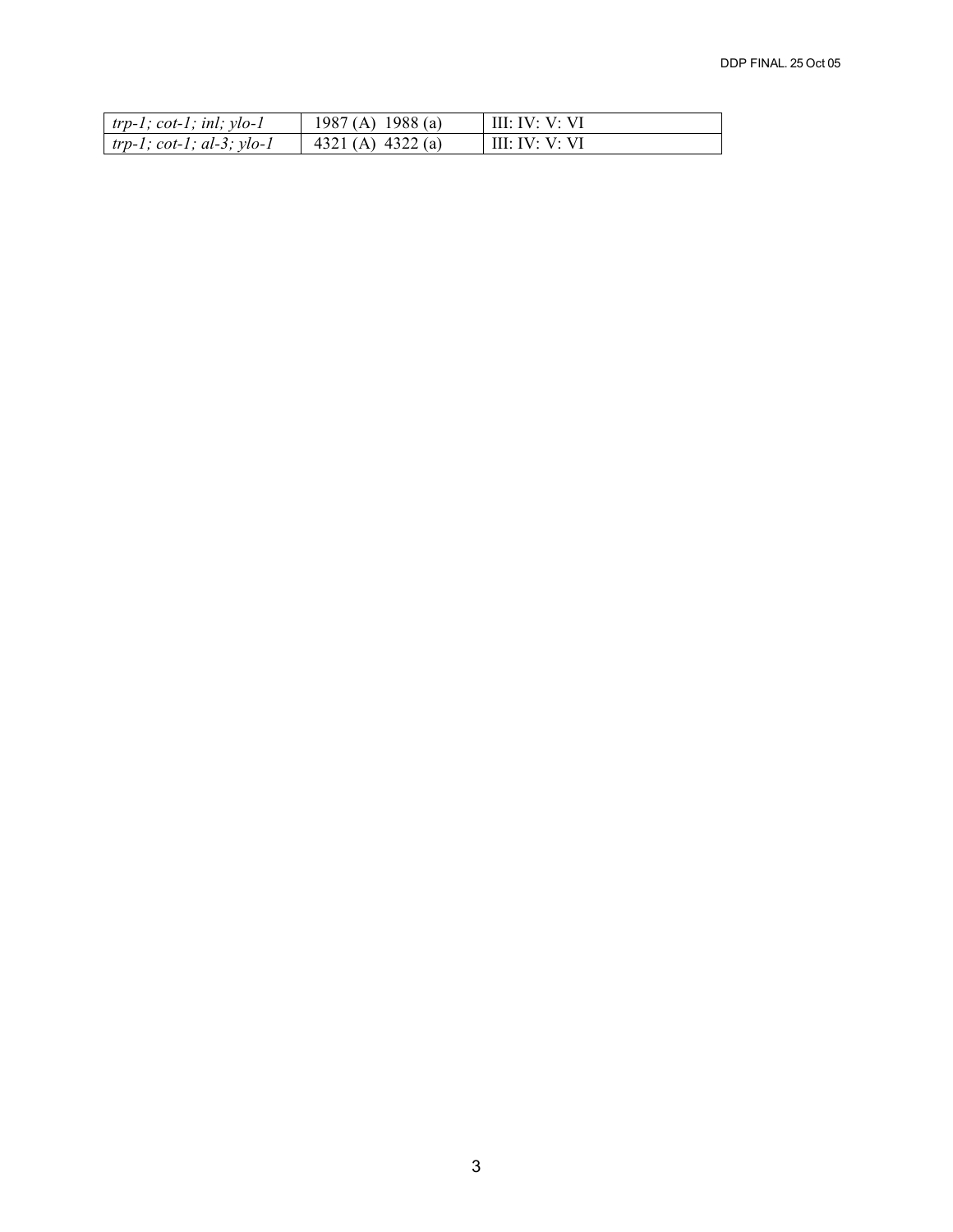

FIGURE 1. Linkage relations in a cross of the linkage tester *alcoy; csp-2* <sup>×</sup> *Normal sequence.* Chromosomes are shown paired as in meiotic prophase I. The *alcoy; csp-2* chromosomes are drawn as heavy lines, and those from the standard-sequence parent are shown as thin lines. Segments from odd-numbered linkage groups are shown as straight lines and even-numbered as wavy lines. The only mutant markers present in the *alcoy* parent are *al-1*, *cot-1*, *ylo-1*, and *csp-2*. These are shown in large letters. The *al-1*mutation is inseparable from the *T(I; II)4637* breakpoint in linkage group I, *cot-1* is a few units proximal from the *T(IV; V)R2355* breakpoint in IV, and *ylo-1* is a few units from the *T(III; VI)*1 breakpoint in V (arbitrarily shown as centromere-proximal). Also shown are the locations of markers present in the standard-sequence follow-up testers, a few key markers for orientation, and some useful distal markers that are far removed from the breakpoints. The latter are used only when no linkage to the *alcoy* markers is detected. Interval lengths and relative distances are not to scale, but gene order is as shown. Copied from Perkins.*et al.* (2001).

FIGURE 2. Record sheet for crosses of *alcoy; csp-*2 × an unmapped mutant gene ("*unknown"*) or translocation.

[See PDF sent as aseparate attachment.]